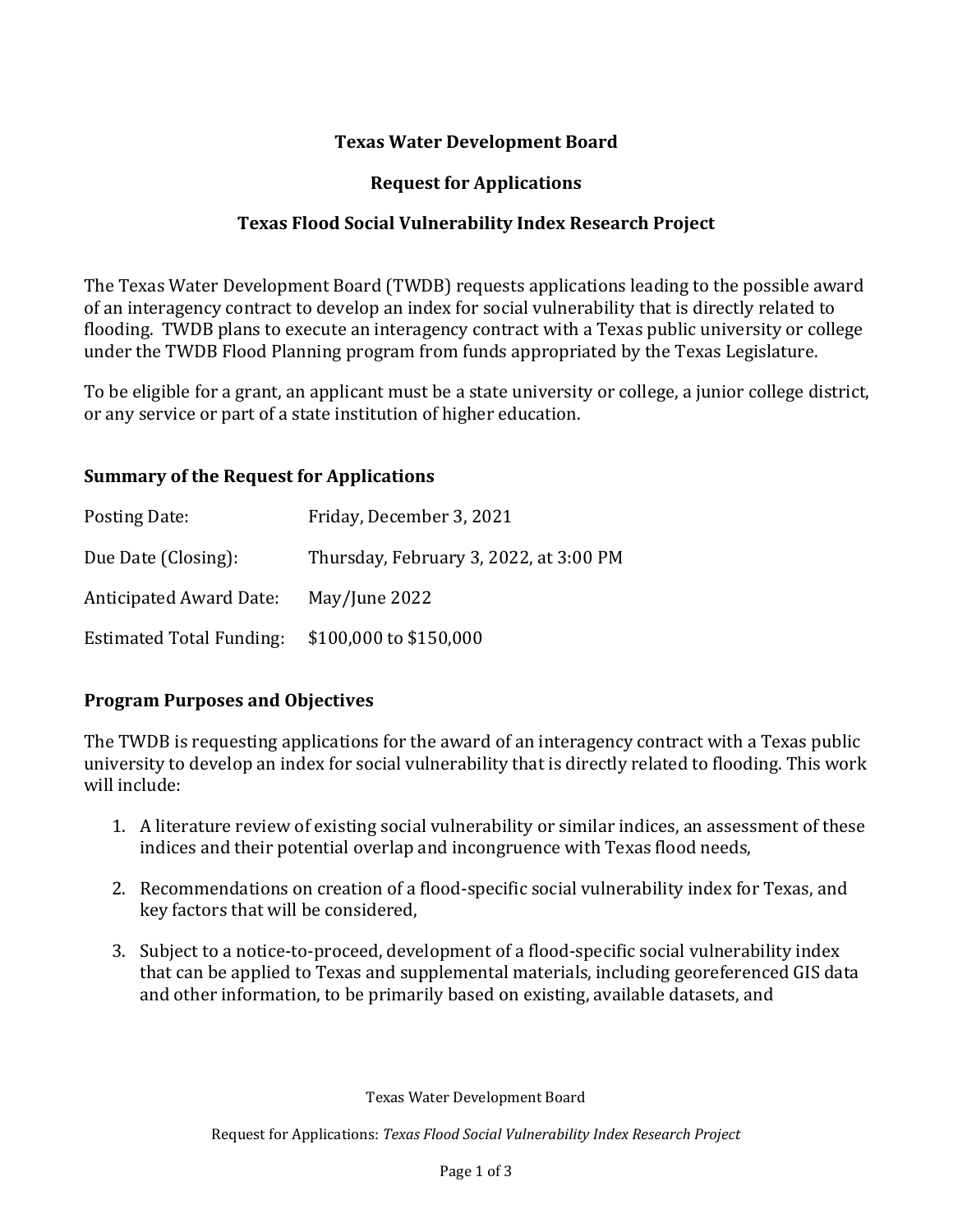4. Preparation of a technical report, including an executive summary comprising, at a minimum, the following items: a) literature review, b) methods, c) key factors considered and included, d) applicability limitation of existing datasets, and e) conclusion.

The results of this effort are intended to support the TWDB flood planning efforts, and may also support related efforts of outside entities, including but not limited to local communities, other governmental agencies, and research institutions.

# **How to Apply**

Applications should not exceed two pages in length and include the following:

- A narrative outlining the proposed approach to the research project,
- A description of the potential contributing team members and their credentials and relevant experience, and
- A proposed high-level schedule and overall budget.

Questions regarding this solicitation must be submitted to **[bid-room@twdb.texas.gov](mailto:bid-room@twdb.texas.gov)** and [floodplanning@twdb.texas.gov](mailto:floodplanning@twdb.texas.gov) by Thursday, January 20, 2022, at 3:00PM.

Responses to questions will be posted as an addendum to the solicitation by Thursday, January 27, 2022, if applicable.

Applications must be submitted by Thursday, February 3, 2022, at 3:00 PM t[o bid](mailto:bid-room@twdb.texas.gov)[room@twdb.texas.gov](mailto:bid-room@twdb.texas.gov) with a copy to [floodplanning@twdb.texas.gov.](mailto:floodplanning@twdb.texas.gov)

# **Limitations on Use of Funds:**

Eligible costs are those directly attributed to the project, including staff salaries and wages and other direct costs, as applicable, such as travel, materials, supplies, software, data acquisition, etc. Indirect expenses such as the applicant's overhead and fringe benefits are not eligible for reimbursement. Eligible travel expenses of a grant recipient and any subcontractors are limited to the maximum amounts authorized for state employees by the General Appropriations Act. Any out-of-state travel expenses must be directly related to the approved scope of work in the contract and must be pre-approved by the Executive Administrator, or designated staff.

## **Evaluation Criteria and Selection Process**

Incomplete applications and those that do not meet the requirements of the application as described in this posting may be eliminated from consideration.

Texas Water Development Board

Request for Applications: *Texas Flood Social Vulnerability Index Research Project*